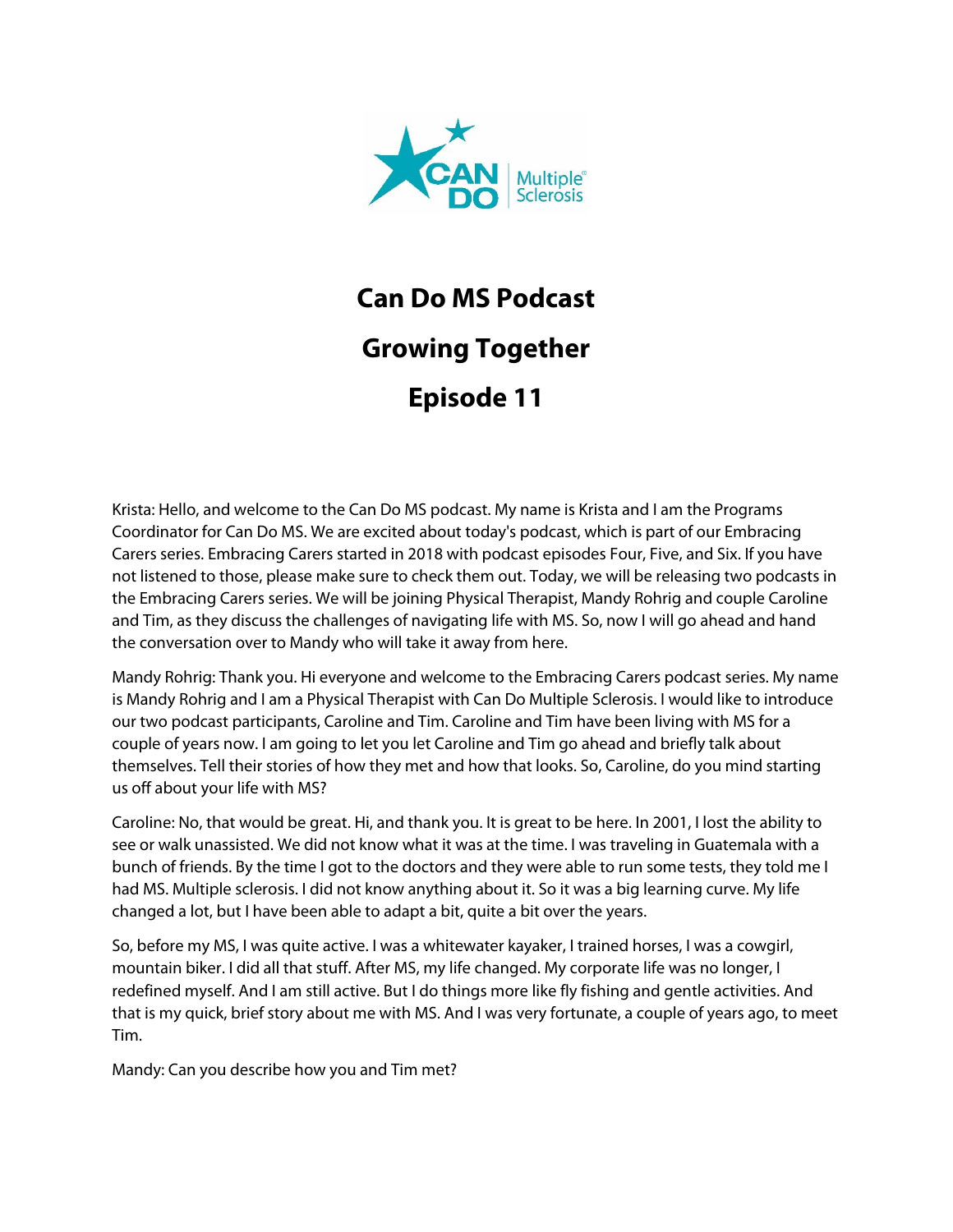Caroline: You bet. A couple of years ago, a friend of ours, we have a mutual friend. And he had known her for a long time, since elementary school, and I have known her for a couple of years, but she has been a family friend. I have known them for a long time. And I say that because it is very important, I think, the trust and being able to meet people that come highly recommended. And I met Tim and just greatly enjoyed him the first time I met him. And it is just been wonderful ever since.

Mandy: So Tim, can you share the characteristics that drew you to Caroline when you guys first met that day?

Tim: We had, we are, about two years ago, we had met, we have gone out as a group, with a group of people. We have gone out a few times, and I met Caroline and my friend, that told me about Caroline. And then one night, we had, we have gone to a mixer and then we all went out to get a bite to eat afterward, my friend, Caroline and I. And Caroline and I can talk for two hours. We just found out that we had a lot of things in common. A lot of, just a lot of shared interest. And yes, the conversation has slowed real easy and she was just a breath of fresh air. We just connected on so many levels on that first meeting and it just went on from there.

Mandy: Tim, can you describe what you did or what you thought when Caroline shared with you that she had MS?

Tim: Well, I had found out that she had MS through my friend, and I, actually, I knew nothing about MS at that point, other than, multiple sclerosis. I did not really know what the disease [inaudible]. So, I did a little bit of research and found out what it was. And when I met Caroline, she did not seem any different than anybody else. There were no outward manifestations of her disease. She was just another person at the table. So, I did my research and it did not seem like I was biting off more than I could chew at that point, but it did, I did have some concerns about it at the beginning. But after, like I said, after talking to her that first night, it kind of went away real quick.

Mandy: So, it sounds like you are getting to know her as a person and as an individual, kind of calmed any fear or hesitation that you had about the disease. Once you got to [inaudible] the person. Okay. Caroline, were you fearful at all when you and Tim met? And when feeling that connection, were you concerned that he would be concerned about your MS?

Caroline: Yes, that is interesting. I was concerned as to what sort of person he was and how he would respond to the MS. When you are out dating and you have a chronic illness and stuff, sometimes people do not understand, often they do not understand. And that had been my experience in the past. But that quickly changed when I got to know Tim. Completely different than other people and just so attentive to my MS and concerned and I know he had done a little research and that alone meant a lot. Yes, it was just his support, I thought I felt like I could feel it from the beginning, and his understanding and that to me was very important. And that is part of why were, a big part of the connection and what we have together.

Mandy: Caroline, you touched a little bit when we first started visiting about your symptoms when you were first diagnosed and how they impacted your life personally and professionally. Can you describe now what symptoms you are living with and how they impact you in your personal and professional life?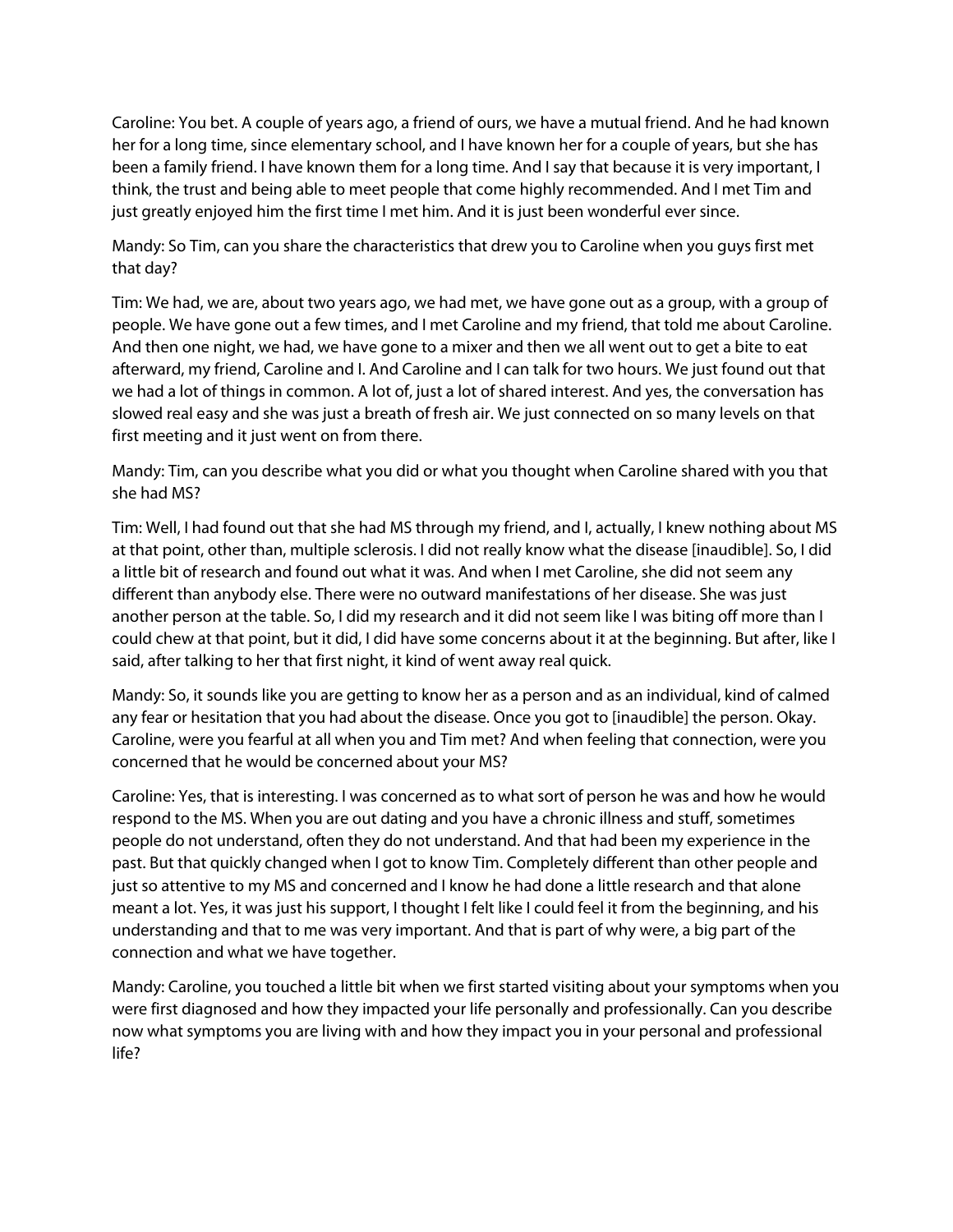Caroline: Yes. Most of the symptoms that I deal with on a regular basis, I still have visual problems, pain, fatigue. Fatigue was a big one for me and all of these I have to say, have subsided quite a bit. But if I do not take care of myself, they will rear their ugly head in a matter of minutes. So this muscle spasms, tremors, the bladder. I am trying to think of some of the other issues, but those are the ones that come to mind right away. Sometimes, I get a little off-kilter, my balance is off, things like that. Like I said, if I find myself not taking care of myself, then all of those symptoms come back hard.

Mandy: What are some of those things that you do to take care of yourself, to manage your symptoms optimally?

Caroline: Some of the best things I do to take care of myself, to keep those symptoms at bay. One of them is to eat well and keep very close attention to my diet. Also, to remind myself to slow down. We get in such a rush, rush, rush in this world, and that is just increasing, and the ability to slow down and let your mind rest. And basically, let yourself recharge your battery. It is like a phone battery that is got too many apps running and you just get worn out. So, a lot of what I do is to learn to slow down and rest and take care of myself. Some other things I have had to do is just set some boundaries that I was not used to setting before. Just to make sure that I would, I am able to take care of myself. So, those are some of the top things. Also, a lot of nerve-calming type of exercises like yoga and gentle walking and things like that, that just are gentle to the body.

Mandy: So, Tim, since a lot of Caroline's challenges, it sounds like are invisible symptoms. How do you know when she is having a good day or a bad day? How do you and how do the two of you communicate her MS challenges and manage her MS challenges?

Tim: Well, I mean you said it, the communication. And I can sense a lot of times that she is off a little bit and I will just ask her, "Are you doing okay?" And whatever the response is, I will react to that. We need to slow down, we need to stop, we need to take a rest. Whatever we are doing, if we need to leave where we are at because she is not up to it anymore, that's fine with me. It is more, for me, it is all about her comfort level and what she can do. She is really active. She is a go-getter and she pushes me to be better and to go harder. So, sometimes I am happy when she says, "I got to slow down." "Okay, good. I am right there with you." And I have learned so much over the last year about the disease, and about how it affects her and other people with the disease I have seen. I have met a lot of people with MS in varying degrees. And you see a lot of the commonality between them, of the fatigue, of the, just "I am off. I am off-kilter a little bit here." And it is all easily workable, just as long as we communicate openly and honestly about what is actually going on. Things always seem to work out.

Mandy: Caroline, can you offer an example of how Tim specifically helps you manage one of your MS challenges?

Caroline: Let us see. One of them. Well, I think I have a bunch of them. I really want to go back to communication and its ability to help me. Sometimes, this is interesting, like we will be at an event or something, and all of a sudden he just, I will kind of get a wave of, like I am not too stable, kind of a dizzying wave that goes through me. Or I will be at an event and all of a sudden I will sort of gently grabbed his elbow and he usually knows that I need a big strong cane at that point. And there have been times where I have had to use a cane. Tim has not seen me use one in the last couple of years. I have done much better. But I think also it is because I have been able to rely on him a lot and knowing he is there, like when we are traveling and knowing he can be there to help me with the bag. He gives me a certain confidence that I do not have without him there. And he also calls me on my BS, too. I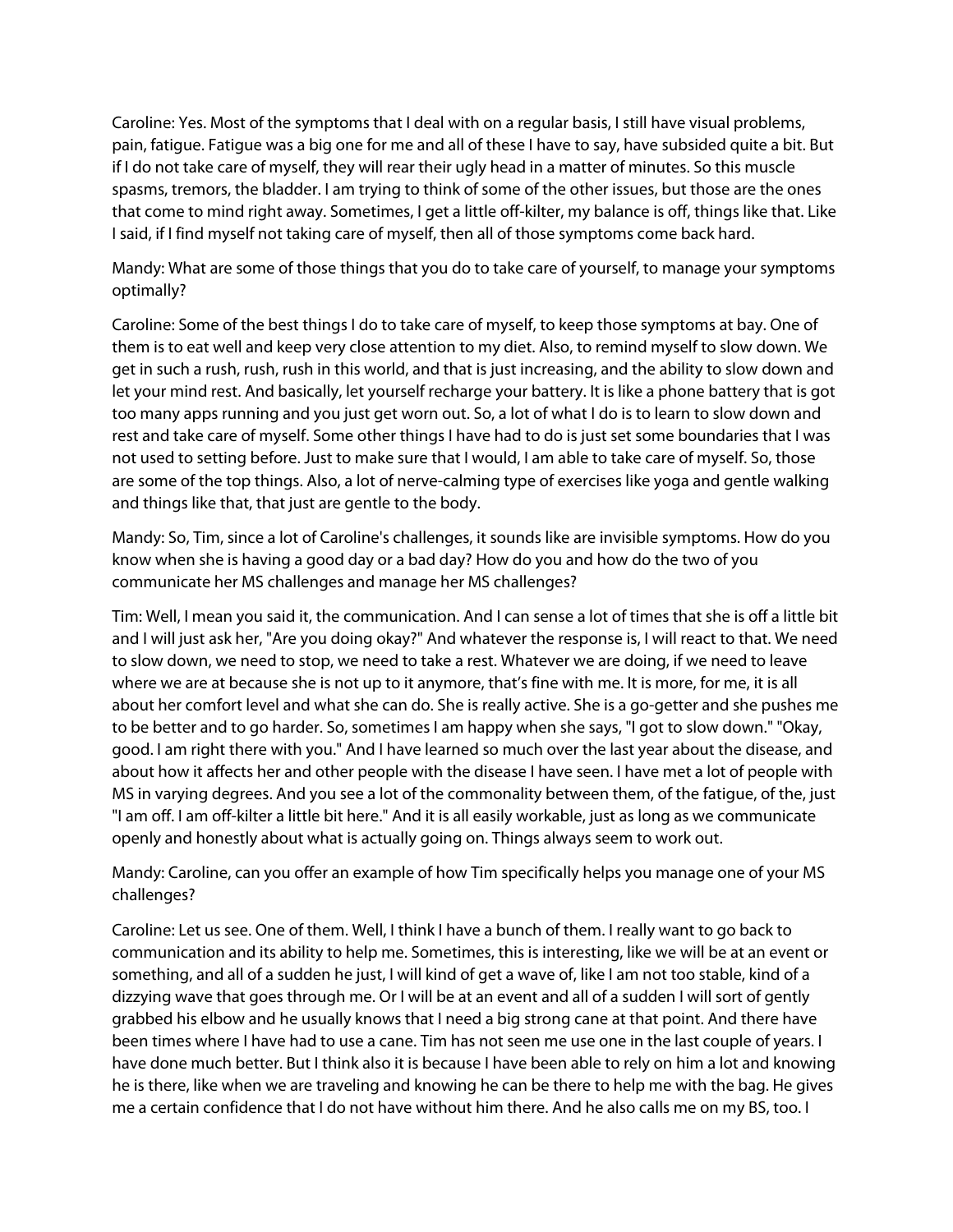mean, just honest, the baloney of, if I am trying to do too much or something like that. I mean, he is honest and he makes sure I am taking care of myself and that is wonderful. I love it.

Mandy: So Tim, what are some of the phrases, for our listeners out there, what are some of the phrases that you say to Caroline to help encourage her, to realize when she is maybe cross that invisible line of doing too much? Because I am sure our audience members can relate to loved ones with MS who have trouble doing that.

Tim: My go-to was always "Are you doing okay?" And sometimes I feel like I asked that way too much but it is, like I said, I can sense something but I got to, I just got to check in, "Are you doing okay?" And she will say, "Yes, I am," or "No, I am not." "Okay. So what do we, where do we go from here?" It is, like I said, my go-to is, "Hey. Are you doing okay?" Because I can sense it and a lot of times it is, "Okay. Well then, let us, what, where do we go from here?" It is not, I mean for us, it is not, I do not want to say not a big deal because it is a big deal. But I mean, because of the relationship we have, with the openness and the honesty, and the love we have for each other, we are blessed in so many ways. And so that is just part of the day-to-day routine. So, for me, it is just "Okay. This is what we got to do. Let us do it." So it works out really well.

Mandy: Tim, how does Caroline help you manage any feelings and challenges that you have as a result of the MS? It sounds like you are good at communicating with her and she is good at communicating with you and kind of reading each other's nonverbal cues. But what about when you are starting to have some feelings and anxiety about the disease?

Tim: About her MS?

Mandy: Yes.

Tim: You know, I really do not, I do not think I have got that point where I realized that what she is doing and what she is going through, it is out of her control. She has no control over it, and as I have no control over it either. So, I have never gotten to the point where I am like frustrated or you know, how do, you know, why is this going this way or lost my temper because of it. I am there for as much as I can, be in whatever way I can be. So, yes. I have learned so much in the last few years. We have done a lot of traveling and done a lot of stuff MS-wise.

Mandy: So, it sounds like a lot of flexibility and communication is how the two of you have worked together to manage this disease.

Tim: Yes. Completely.

Mandy: You both mentioned traveling, right?

Tim: Yes.

Mandy: So, let us talk a little bit about some of the leisure activities that you guys like to do together and how that makes both of you feel? For example, your traveling experiences, maybe dancing, just interacting with friends, to share a little bit about those day-to-day activities.

Tim: Like Caroline said she is, before she got MS, she was extremely active, a lot more active than I was. And so, since I met her, I learned how to ride a horse. I learned how to fly fish. We do go dancing, we love to go dancing. There is just a ton of stuff, but traveling, we have done a lot of traveling together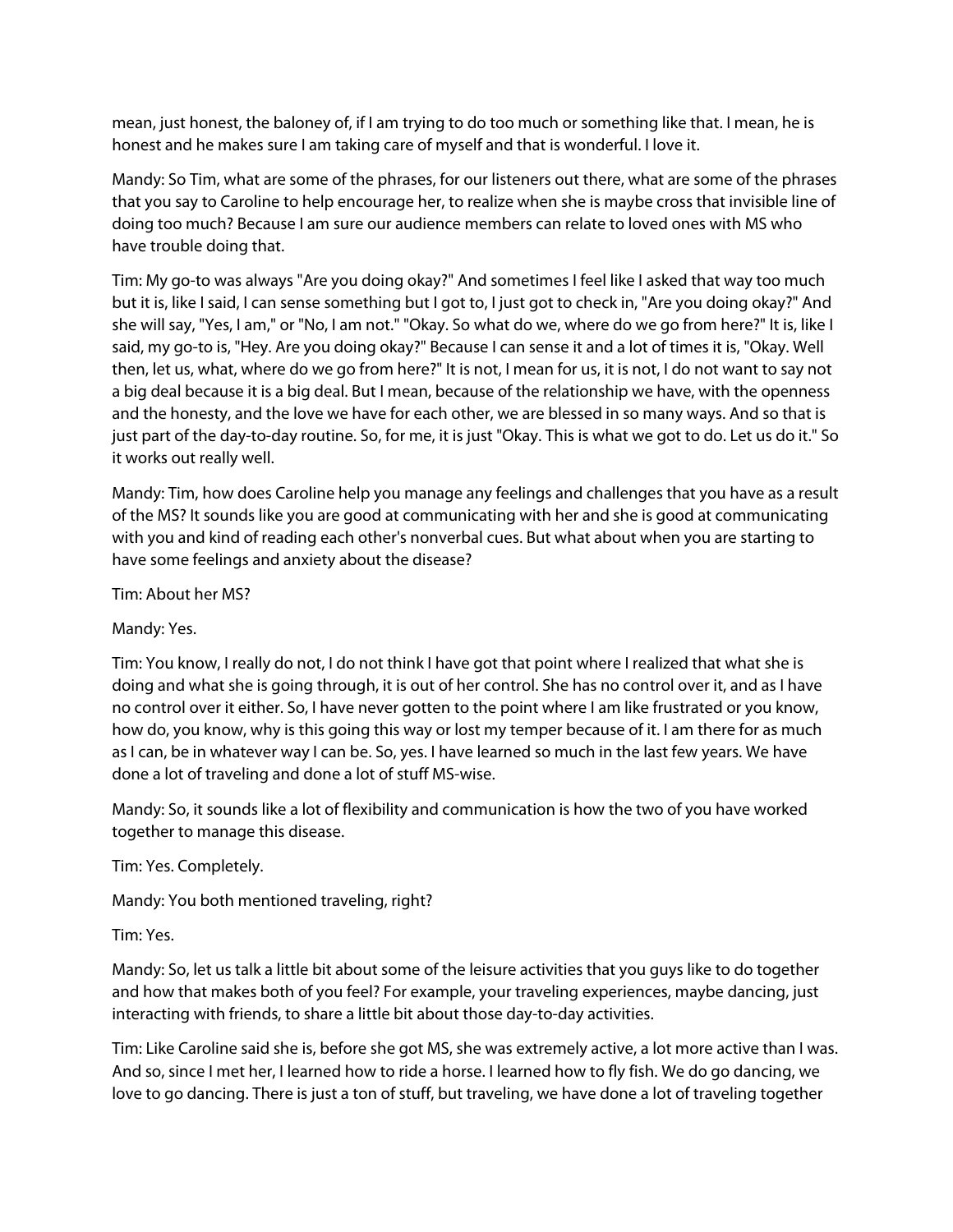and we travel really well together. The stress that a lot of people experience and traveling, we do not have that. We have never had that when we travel. It is always as if we are off on our next adventure or like "Oh, wow. This is it[?]. Whatever happens, happens." So, it is always been great.

Mandy: Caroline, how do you guys made traveling successful? Are there certain, it sounds like you plan. So, are there certain strategies that you could recommend to help people find greater success with traveling?

Caroline: Traveling. Well, if you have someone as compatible as Tim, it does make it easier. Like he says, it is kind of amazing. We do plan and probably the most important thing is that we always know, and this goes with just life with MS, we are going to have a plan A, but we also are going to have a plan B and plan C in our pocket. Just because of the way the illness works, I may not be up for something. We may have to change. I may need extra help. Again, I think a lot of this goes to just Tim who he is as a person and also his caregiving experience of just being very caring and attentive. Talking while you are traveling, knowing what each other needs, knowing what you want that has been really big, and asking for help. He is pretty good at spotting when I need help. But sometimes you might be with somebody that does not spot that easily and you need to ask someone, you know, "Can you help me carry this bag?" The other thing too is, do not be shy to go up to the airline agent and tell them I have MS. But you do not even have to say that but you have a medical excuse to get on the plane early, to board early. Because just standing in line and that long line waiting and then walking down what often can be a warm terminal, and all of that, that alone could knock at least a digit or two off your battery power, like a bar. It just can sap a person's energy really fast. So, even if it is an invisible disease, just know that you have a reason to board early or do what you need to take care of yourself. And I think that is really important for people to understand, and then if you can have someone like Tim there that does make it much easier.

Mandy: Caroline, I am assuming asking, accepting, and communicating help has not always been as easy as you because you have worked at it. You have really worked to try to make that more helpful for you and your life managing MS. And asking, accepting, and communicating help is difficult for a lot of people who live with MS. Can you just describe, kind of just your evolution. How you came to that realization that asking for help, receiving help is okay, and is okay in certain circumstances?

Caroline: Yes, you bet. Asking for help is probably one of the biggest benefits I have gained from my journeys with MS. Just to give you a little, and I do not, you may be too young to remember Murphy Brown the TV show. But when I used to work in the corporate world that was sort of my nickname, I did not ask for help. I did it all myself. I was Wonder Woman. I could do it. And then interestingly, through the course of my disease, I had not noticed but a good friend of mine had noticed and she said, "You know what, you have learned to ask for help since you have gotten sick." And bringing that awareness to mind just almost snowballed the effect that "Okay. Well, let us really think. What can I ask for help? How can I get more people involved? Delegate more, and make more of an impact with my energy because I do not have as much energy. So how can I extend the least amount of energy and get the most done? And it is almost like going from maybe up to a power player to a finesse player because you start learning you do not have that energy. You do not have that strength and you have to learn how to work with what you have. And asking for help, it has been a big challenge, I think a lot of it. But some of it I learned on a tea bag, which sounds so funny, but it was one of those Yogi teas that said, "When ego is lost, self is limitless." And it was just one of those things that we have got to remember to always let our ego go. If we can let that go, there is so much more we can do out there.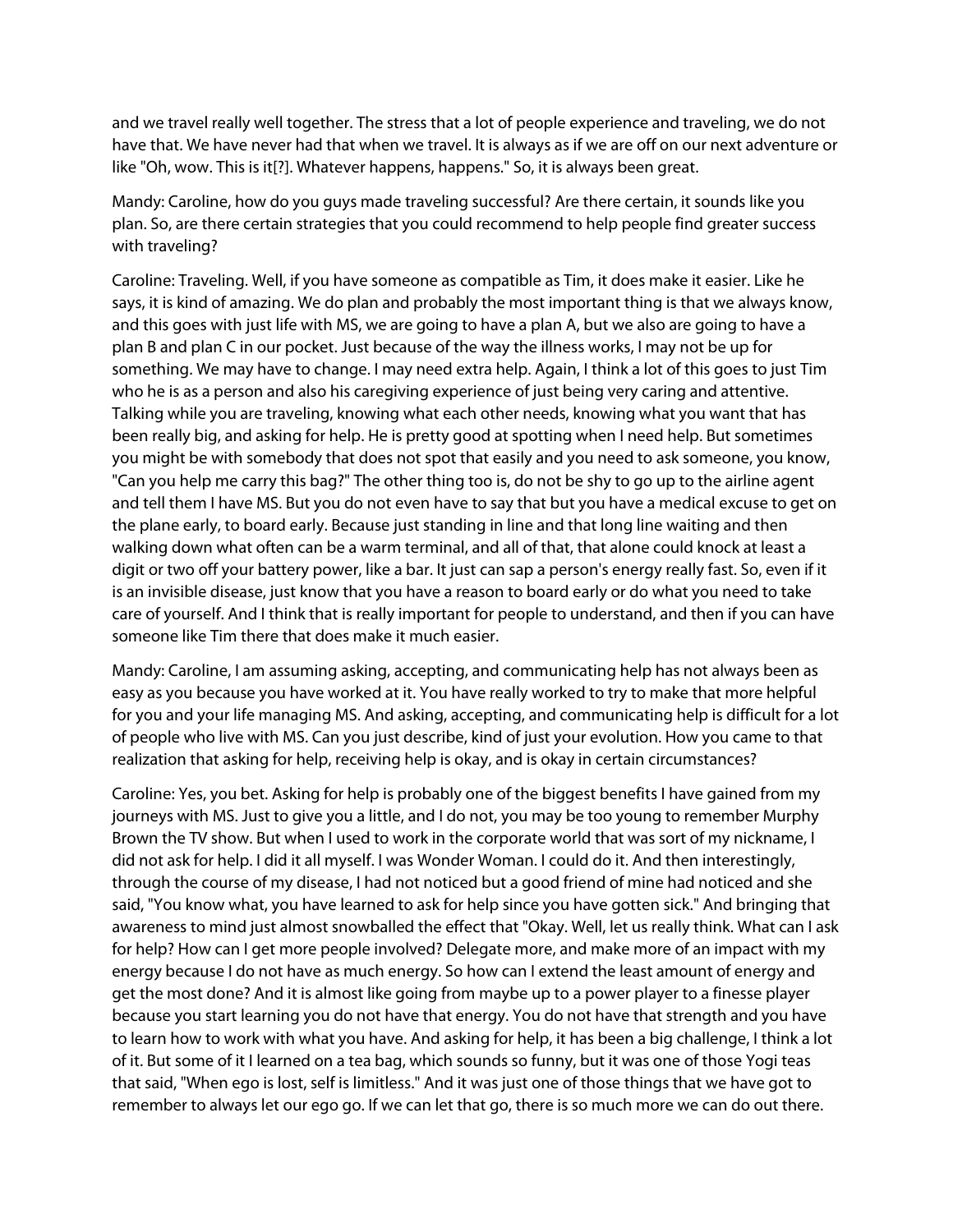And that is a big part of asking for help is just saying, "No, need to be prideful," or just, "Not your ego." It is okay to ask for help.

Mandy: Now, Tim, I would ask you in return though. Do you ever need help yourself? Are there times when you find yourself asking for help of Caroline? How does that look? Can you describe it?

Tim: Oh, definitely. Definitely. It is funny to bring up the word 'help' because it is the shortest prayer in the world, help. And a lot of people perceive our look at help as a kind of weakness and I learned a long time ago that it is not. I cannot do everything and I do not want to have to do everything. And I do need help on a daily basis. So, for me, to ask for Caroline for help, if I am not, if I am struggling or if I am tired. I get tired too and not because I am dealing with Caroline all the time. I have a job and I was taking care of my dad before he passed away. So, sometimes when I, you know, it is like "Hey, you know what? I got to slow down. I need some time." Like Caroline said the ego, just, you check it before you wreck it. It is, you got to leave it at the door and just say, "You know what, I am not, it does not make me a lesser person just because I am asking for help." I am more than happy to accept that, I am more than happy to give it.

Mandy: So Tim, you alluded to your experience as a care partner for your father, and having a conversation with you prior to this, you have also shared that you are a care partner for your mother. Can you just describe to our audience your extensive support partner, care partner experience?

Tim: Well, my mom passed away in 2006 from ALS. And that was horrible to watch and it was difficult to watch and I was not in the greatest place in my life at that point when she was dying. And I would go down and visit her, she was trapped in a bed with a body that does not work, but the mind, they still did. And it was very difficult to see her in that condition because she is such a strong, vibrant woman up till that point. So, I went through it but I do not feel like I was the greatest caregiver at that point and I learned from that experience. So, when my dad got, started getting older and started getting more frail, we are going to do assisted living. Anyhow, we go down and see him, might have him up for dinner. I am more than happy to do that because he has done so much for me, it was my turn to return it. And then, back in February, we found out he had liver cancer. So, I basically had to watch him, the disease eat him away. He was always happy to see me and always greet me with a smile. And so, I looked at those experiences. I was blessed that I got to spend those time with him, the last few months of his wife, and just be there for him. And for me, it was a very positive experience. I never looked at it like a chore. I never looked at it as like, "Oh, you know, I got to deal with that again." Sometimes, it gets frustrating how fast he has asked the same question over and over again. But still, it was like, this is a guy that I owe my life to and I was more than happy to be there for him. And I am glad I did.

Mandy: So are there, it is, I am sorry about your tremendous losses, Tim. You clearly have endured a lot of sadness and hardship. Are there any tools or strategies or lessons that you learned that you could share that helped you prioritize that caregiving role while still prioritizing your own health and your own wellness and your relationship with others?

Tim: Well, I think the empathy that I have. I am not the one who had cancer. He is the one who had cancer. I am not the one that looks slowly, you know, my memory was going, either one. And so I am sure, I looked at it like he is got to be frustrated, too. He is got to be very frustrated. So, anything I can do to relieve that frustration or ease away for him, I was glad to do it, because I would hope somebody would do it for me later on. And that is, I mean, that is not why I did it, like "Oh, I need to get paid back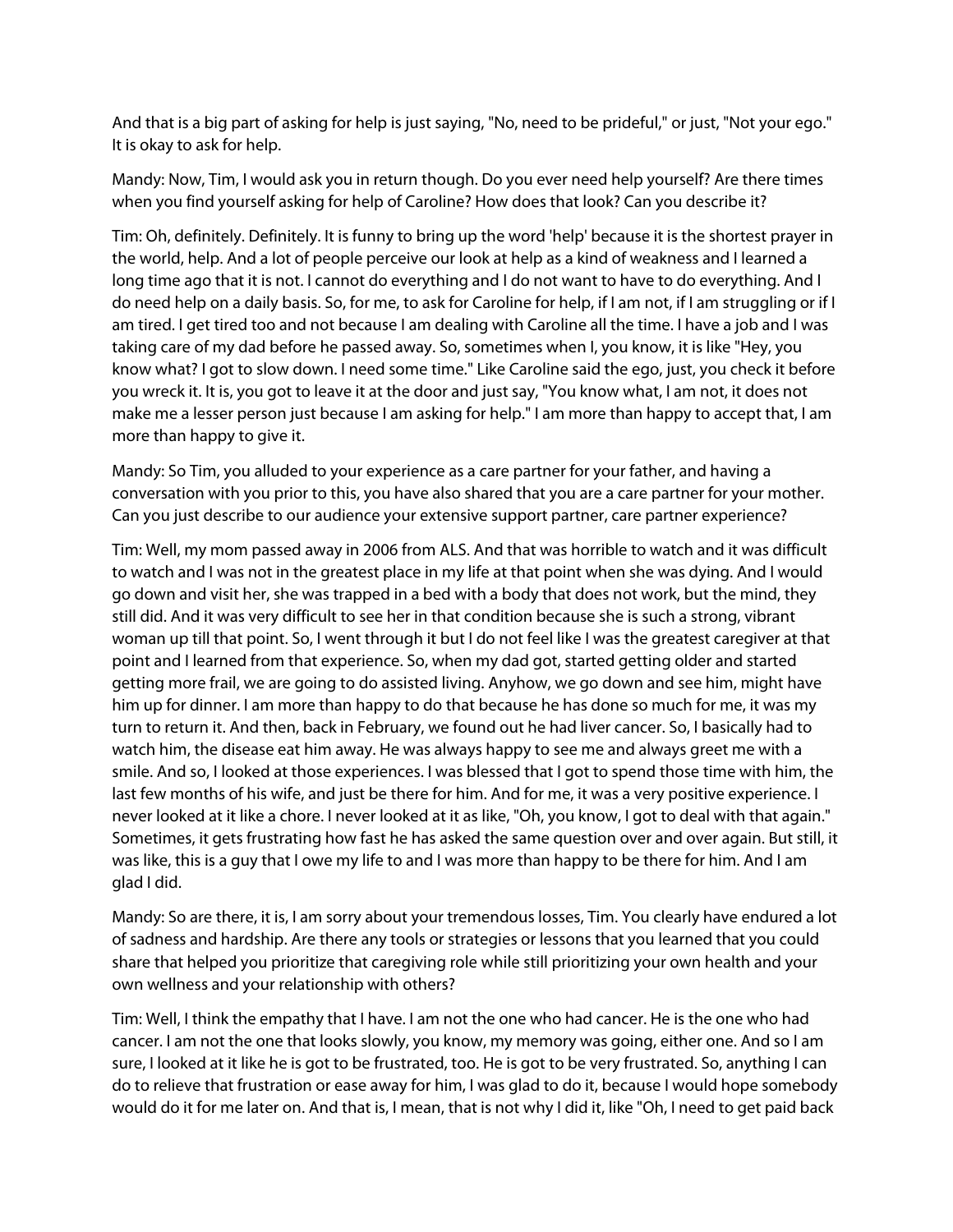at some point." But that giving, that being of service and that giving back really is important to me. We go through life and, like Caroline said, we are so busy all the time, and to stop and say, I can help here, I can do something here and give it back as a very rewarding feeling.

Mandy: So, Caroline. How did you support Tim when he was serving as such a significant role in his, as a care partner for his parents?

Caroline: I did not get to meet his mother, but I did get to meet his father and it was just so special. I actually loved going down there with Tim and Tim's son and spend time with their dad. It was really sweet. He was just a neat man. I have always heard so many wonderful things about him. We grew up in the same community, knows a lot of mutual friends. I think just being there, I mean, that is what I wanted to do was just be there for him and be by his side and be there as much as I could. And spend as much time as I could with his dad because he was pretty good when I met him, but you could see then when the decline hit, it was starting to get pretty quick. So, we did as much as we could and that was really special to me.

Tim: Excuse me, I got to have-- Having Caroline there with me and those last few months really helped me a lot because I had somebody I could talk to, I had somebody to express my feelings with and get them out into the open, rather than keep them all bottled up. It was sad to watch this man that I love and who I considered my hero slowly waste away. But thank God, Caroline was there to walk through it with me.

Mandy: So, the importance of partnerships and being together and that time together is monumental, it sounds like, for the both of you.

Tim: Right. Yes.

## Caroline: Very much so.

Mandy: Are there any other ways that you support one another? Because we like to talk about care partners, not just for the person living with MS, but the person living with MS supporting the person not living with MS. So, it is really a partnership between the couple. Do you guys have any additional advice or strategies or anything else that you would like to share that you have learned along the way?

Caroline: I am going to jump in here first. I think some of the most important things to remember is to be patient. Be patient with yourself and be patient with others. We do not know what other people are going through. I have learned that so much with Tim and just what he was just stating about, how frustrated his father must be to be the one who is experiencing that. And to remove us from, to really think about what the other people are going through. And smile at yourself and smile at others. It is just one of those things as positive as we can say, I think, is great and one of the cheapest forms of flattery. Just smile at somebody and let them pass it on, and I just think that is good. I just like that. It is the last thing out there.

Tim: I agree with Caroline and all that. I think one of the keys to our relationship is openness, honesty, and communication. We are not afraid to talk about anything and we express our feelings very well with each other. And sometimes we disagree and we realized that it is okay to disagree on some issues. That is life. I think we have been very good at communicating what is going on and where we are on a daily basis.